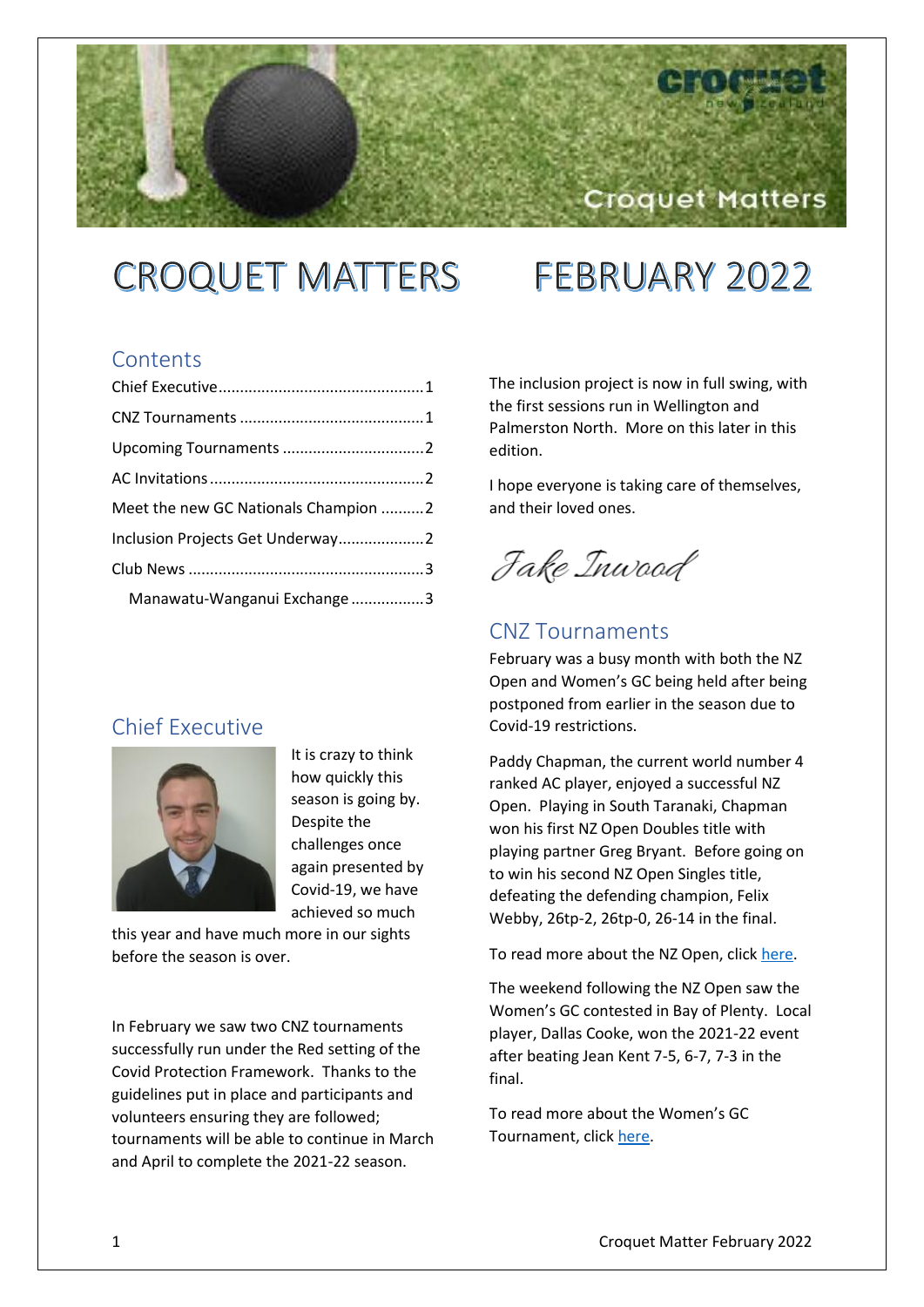### <span id="page-1-0"></span>Upcoming Tournaments [Women's AC Invitation](https://croquet.org.nz/tournament/womens-ac-invitation/)

4 th – 6 th March 2022 – Masterton Croquet Club

#### [Arthur Ross Memorial Event Final](https://croquet.org.nz/tournament/arthur-ross-national-final/)

 $11<sup>th</sup> - 13<sup>th</sup>$  March 2022 – Rangatira Croquet Club

#### [CNZ Top 8 AC Invitation](https://croquet.org.nz/tournament/ca-silver-tray-ac-invitation/)

 $17<sup>th</sup> - 20<sup>th</sup>$  March 2022 – Rose Gardens Croquet Club

#### [CNZ Second 8 AC Invitation](https://croquet.org.nz/tournament/edwina-thompson-ac-invitation/)

 $17<sup>th</sup> - 20<sup>th</sup>$  March 2022 – Rose Gardens Croquet Club

[CNZ Third 8 AC Invitation](https://croquet.org.nz/tournament/roger-murfitt-ac-invitation/)  $17<sup>th</sup>$  – 20<sup>th</sup> March 2022 – Feilding Croquet Club

## <span id="page-1-1"></span>AC Invitations

Croquet New Zealand is pleased to announce the players selected to compete in the 2021- 22 AC Invitation events. A full list of these players can be found, [here.](https://croquet.org.nz/2022-ac-invitations/)

Due to the availability of players, some of the events have been changed for 2022. This includes the Second and Third AC Invitations now being competed as 6's and reduced to 4 days. While the 0-3.5 and 4+ Invitations have been combined.

You can follow the scores throughout the events on [Croquet Scores.](https://croquetscores.com/)

# <span id="page-1-2"></span>Meet the new GC Nationals Champion

Following his win at the GC Nationals, Josh Winter sat down with Cheryl Morrall, CCA Newsletter Editor, to talk about the experience of winning the GC Nationals and his future ambitions.

You can read the full interview on page 7 of the CCA January newsletter, [here.](https://croquetcanterbury.files.wordpress.com/2022/01/cca-newsletter-2022-01.pdf)

# <span id="page-1-3"></span>Inclusion Projects Get

## Underway

CNZ has launched its two first inclusion programmes in the Wellington and Manawatu regions in February.

In conjunction with [Ignite Sport,](http://ignitesport.org.nz/) a six-week project was started at Waimarie Hutt Valley CC, which will include matches with club members and giving each of the students a GC handicap. The young athletes picked up hitting and running hoops quickly, and are keen to begin playing matches.



*Members from Ignite Sport celebrate a successful first session*

At Rose Gardens CC[, Parafed Manawatu](https://www.parafedmanawatu.com/) began their programme. Participants with various physical disabilities were given oneon-one coaching to learn the basics of the sport and will also play full matches.